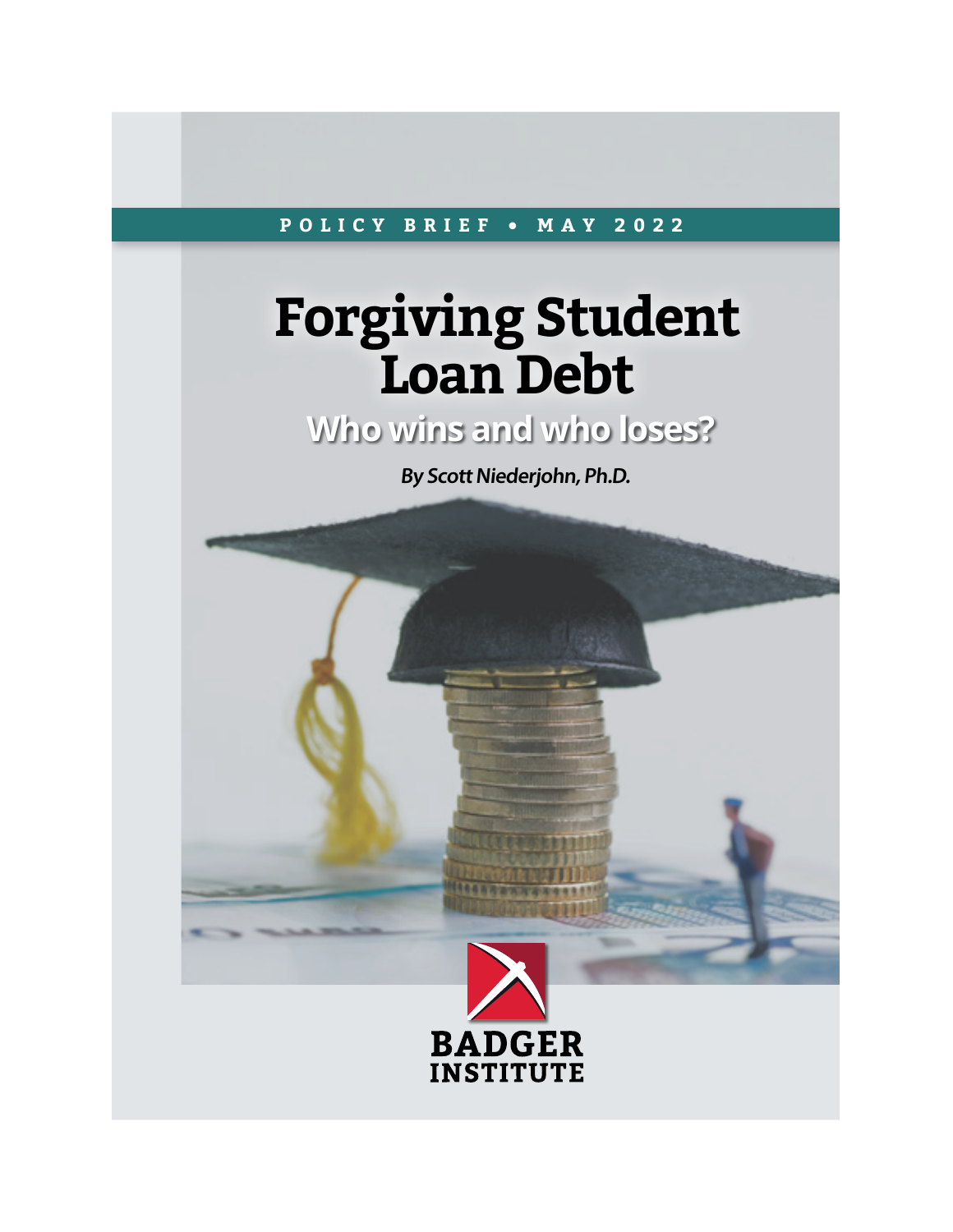# **Forgiving Student Loan Debt**

## **Who wins and who loses?**

By Scott Niederjohn, Ph.D.

**Executive summary**<br> **C** tudent debt forgiveness schemes are both inefficient and federal Treasury Student debt forgiveness schemes are both inefficient and Sunfair policies for helping low-income families. First, it is clear that any plan to eliminate student debt across the board would end up benefiting doctors, lawyers and many others who have or are likely to get high-earning jobs and won't need help paying off their loans. Further, because the majority of student debt — both nationally and in Wisconsin — is held by those in the top 40% of the income distribution, such a plan would most benefit the wealthy, contributing further to income and wealth inequality. In addition, debt forgiveness would add to inflationary pressures, as the former debt holders have freed-up money to spend on other uses.

Debt forgiveness amounts to spending \$1 trillion from the

federal Treasury exclusively on people who went to — and in most cases graduated from — college. This essentially punishes Americans who didn't go to college and, because of that fact, are more likely to need government help.

 In all, 58% of college student debt is held by students from the top 40% of incomes. Further, 56% of student debt is held by those with master's, professional or doctoral degrees. Such groups are not typically targeted for federal welfare or subsidy programs. But that is exactly what any across-the-board student loan forgiveness program would do. Further, such a plan seems exceedingly unfair for families whose children either didn't attend college or, if they did and borrowed money to do so, paid off their loans as most responsible borrowers do.

### **Introduction**

 Stories of young people struggling with student debt abound in the media. Their plans for home-buying and household formation are on hold as they rearrange their budgets to make payments. But beyond the anecdotes, how big is the problem? The overall numbers are huge. The current \$1.6 trillion total of student debt exceeds that of auto loans and credit card obligations and is

exceeded only by mortgage debt. The suffocating consequences have led some, including President Joe Biden, to float possibilities of forgiving some of these obligations. A reasonable assessment of such ideas requires an understanding of who actually holds this debt and how much they owe, both nationally and in Wisconsin, and what degrees the loans were used to finance.

### **Who holds student debt?**

 Data from the Federal Student Aid Office of the U.S. Department of Education reveals much interesting information<sup>1</sup> about the federal student loan portfolio, both nationally and in Wisconsin. The \$1.6 trillion total for 2022 was spread among Direct Loans, Federal Family Education Loans and Perkins Loans, owed by 43.4 million borrowers. Approximately 6.4% of loans were held by those 24 and younger. Another 31% of loans were held by those 25 to 34 and 39% by those 35 to 49. The oldest group, those above 50, still held 24% of loan balances.

 In Wisconsin, \$23.2 billion in student loan debt is held by about 727,000 borrowers, leading to an average student loan debt per borrower of almost \$32,000. The highest average student loan debt is in Washington, D.C., at almost \$55,000 per borrower, followed by Maryland (\$43,000 per borrower) and Georgia (\$41,600 per borrower). In Puerto Rico and North Dakota, the locations with the lowest average student loan debt per borrower, the figure is just over \$28,000 per borrower.

 The distribution of student debt by amount owed is shown in Table 1. As the data demonstrates, both in the United States and Wisconsin, the largest share of borrowers owes between \$20,000 and \$40,000, followed by those owing between \$10,000 and \$20,000. About 17% of borrowers both nationally and in the state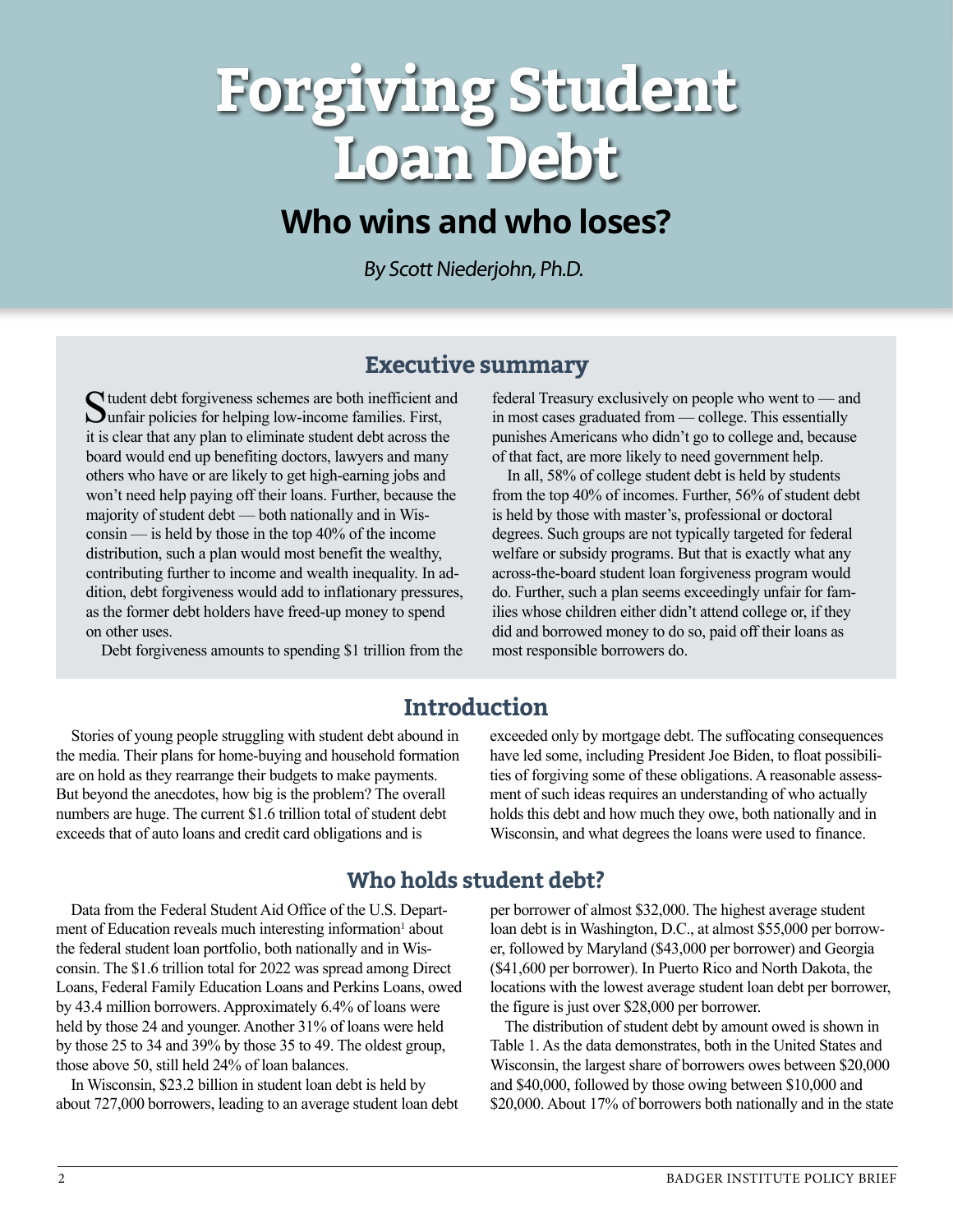#### **Table 1 Debt outstanding** (fiscal year 2022)

| <b>Amount</b><br>owed  | <b>Share of</b><br><b>borrowers</b><br>in U.S. | <b>Share of</b><br><b>borrowers</b><br>in WI |
|------------------------|------------------------------------------------|----------------------------------------------|
| Less than \$5,000      | 17.1%                                          | 17.2%                                        |
| \$5,000 to \$10,000    | 16.2%                                          | 16%                                          |
| \$10,000 to \$20,000   | 20.1%                                          | 20.2%                                        |
| \$20,000 to \$40,000   | 21.2%                                          | 23.5%                                        |
| \$40,000 to \$60,000   | 9.4%                                           | 9.3%                                         |
| \$60,000 to \$80,000   | 5.7%                                           | 5.6%                                         |
| \$80,000 to \$100,000  | 3.1%                                           | 2.7%                                         |
| \$100,000 to \$200,000 | 5.3%                                           | 4%                                           |
| More than \$200,000    | 1.9%                                           | 1.5%                                         |

owe less than \$5,000. At the top end, nearly 2% owe more than \$200,000.

The Federal Reserve's Survey of Consumer Finances<sup>2</sup> shows how student loans are spread across different levels of household income and education (*see Table 2*). The figures confirm that upper-income households hold a disproportionate share. These earners have high incomes — a mean of just over \$254,000 for the top 20%, who together hold 26% of the outstanding debt. Just a step down, the next 20% have mean incomes over \$111,000 and owe 32% of the debt. That means the top 40% of wage earners owe almost 60% of outstanding student loan debt. At the other end, the lowest-income 40% of households hold under 20% of the outstanding debt.

 Furthermore, student debt is concentrated in households with high levels of educational attainment (*see Table 3*). The same 2019 Fed study data shows that households with graduate degrees owed 56% of the outstanding education debt. To put this in perspective, only 14% of adults 25 or older in the U.S. hold graduate degrees.

**Table 2**

#### **Outstanding student debt by income quintile** (2019)

| <b>Income</b><br>quintile | <b>Mean</b><br>income of<br>quintile | <b>Share of</b><br>outstanding<br>debt |
|---------------------------|--------------------------------------|----------------------------------------|
| First                     | \$15,286                             | 5%                                     |
| Second                    | \$40,652                             | 14%                                    |
| Third                     | \$68,938                             | 22%                                    |
| Fourth                    | \$111,112                            | 32%                                    |
| Fifth                     | \$254,449                            | 26%                                    |

#### **Table 3**

#### **Outstanding student debt by educational attainment** (2019)

| <b>Highest level of education</b><br>of household head or spouse | <b>Share of student debt</b> |
|------------------------------------------------------------------|------------------------------|
| No college degree                                                | 8%                           |
| Associate degree                                                 | 7%                           |
| Bachelor's degree                                                | 29%                          |
| Master's degree                                                  | 36%                          |
| Professional/doctoral degree                                     | 20%                          |

**The importance of framing**<br> **Behavioral economists have pointed out the tance of "framing," or the way a problem is desponent**  Behavioral economists have pointed out the importance of "framing," or the way a problem is described. As framed in conventional media, debt forgiveness is a compassionate program to help struggling and worthy recipients. Although these accounts have elements of truth, a more analytical view sees "forgiveness" as a misleading framing.

 Forgiveness implies that a wealthy entity forgoes a claim, compassionately accepting a lower return to help a less fortunate borrower. In the case of student loan forgiveness, however, the debt does not vanish but instead is transferred to others — taxpayers at large and the public.

 What is the relative worthiness of the recipients and the donors in student loan forgiveness? The numbers reported in this policy brief paint a different picture from what is commonly portrayed in the media.

 Consider two borrowers, Chris and Pat, who each owes \$30,000 in debt. Chris went to trade school and took out the \$30,000 loan for a work truck. Pat went to college and took out the loan for tuition and expenses. Because of the greater earning power of college graduates, Pat is likely to have far higher lifetime income than Chris.

 Student loan forgiveness provides a taxpayer-funded advantage to Pat and no relief for Chris. Not only that, but Chris will face higher taxes partly to finance Pat's education. Conventional media accounts, as framed, portray Pat sympathetically while ignoring Chris. (A third borrower, Terry, who had borrowed and repaid \$30,000 in student loans would likewise be ignored.)